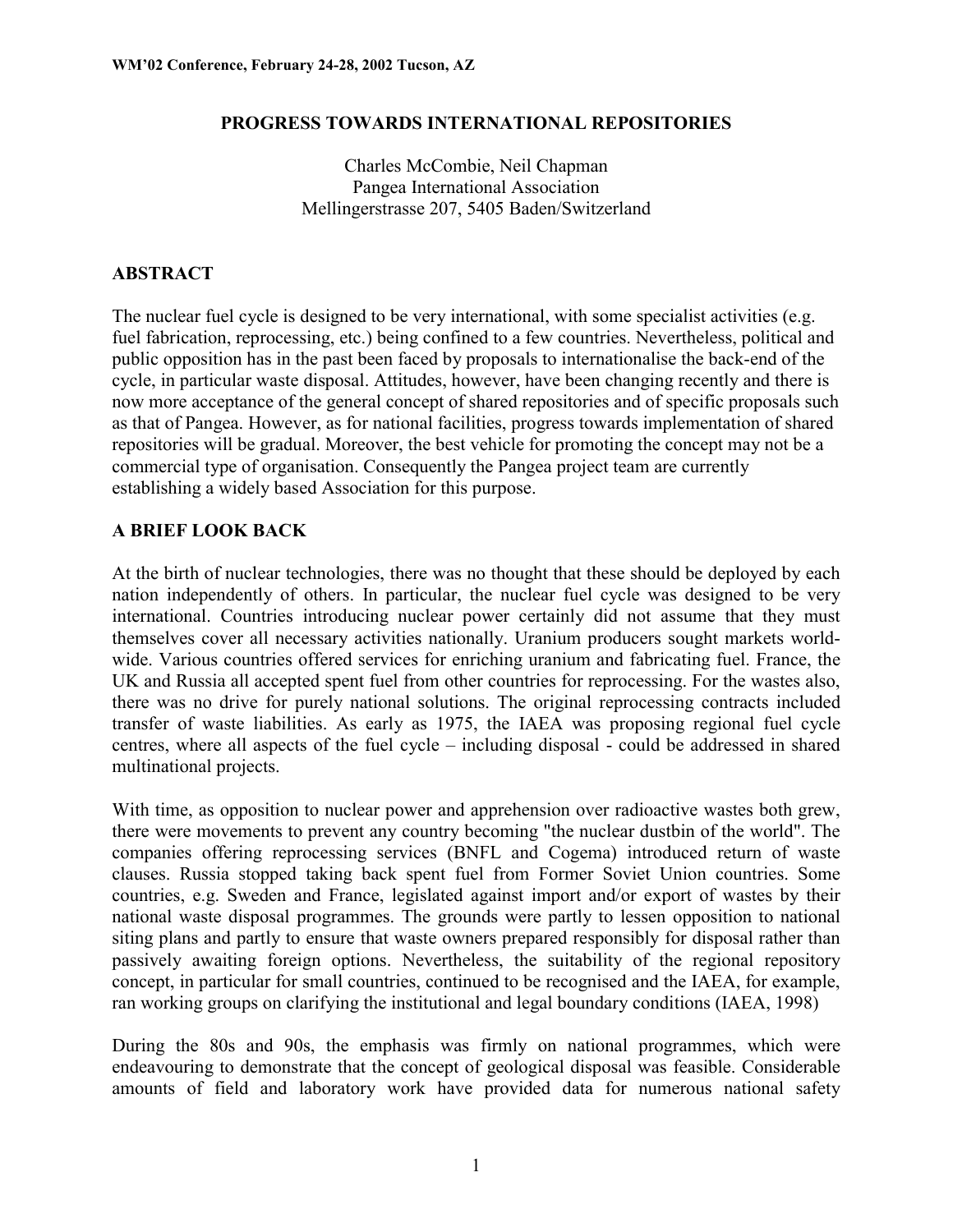assessment studies, which have all begun to converge in their conclusions. The results, for a wide range of types of long-lived wastes and for a wide variety of disposal concepts, consistently indicate that acceptable safety performance can be achieved by deep geological repositories. If properly implemented, these facilities will have negligible radiological consequences for people now, or in the future. This work has been driven ahead principally by a limited number of dynamic national programmes. Although there have been useful international efforts to harmonise approaches and provide international benchmarks, these have tended to track, rather than to lead geological disposal developments. This 'era' has clearly been successful, as we are now entering the phase where several national programmes are within a decade of achieving a repository. The main challenges are recognized as being societal rather than technical (NRC 2001) and the big issue is always the choice of a specific repository site.

These positive developments have clearly been valuable, but they have also had the effect of leaving many smaller nuclear programmes in a rather problematic position. They could follow what the larger national programmes were doing, attend meetings and run limited research programmes – but repository implementation requires a different scale of investment. Some small nuclear programmes, such as that of Switzerland, whilst pursuing active national disposal projects, explicitly kept open the option of disposal in an international framework. However, there were little or no specific efforts initiated to ensure that disposal provisions could be internationally available and that the wider future of nuclear power could consequently be properly fostered internationally.

## **THE NEXT FEW YEARS**

Over the past few years, as we enter a new era, the international issue has begun to assume a higher profile, for various reasons.

- $\bullet$  The escalating cost estimates for geological repositories have emphasised the needs of small programmes for shared facilities.
- $\bullet$  Some national programmes (e.g. those in Scandinavia) are in the sensitive stage of siting HLW or spent fuel repositories and, despite the national laws, potential import of wastes has been used as an argument by opponents.
- - In some countries, e.g. the UK, Canada, Spain, siting programmes have faltered, been shelved or failed and all potential options for safe long-term management are being considered again.
- - Some countries, in particular Russia and some other members of the FSU, are considering import of spent fuel as a commercial enterprise.
- $\bullet$  A number of initiatives have consciously promoted the advantages of international disposal: most prominent have been the Non-Proliferation Trust (NPT), a private U.S. based organization focusing on storage and disposal in Russia of surplus materials from weapons dismantling and the Pangea Project, an international organization proposing commercial repositories for conventional spent fuel, ex-weapons materials and other long-lived wastes in specially chosen geological settings.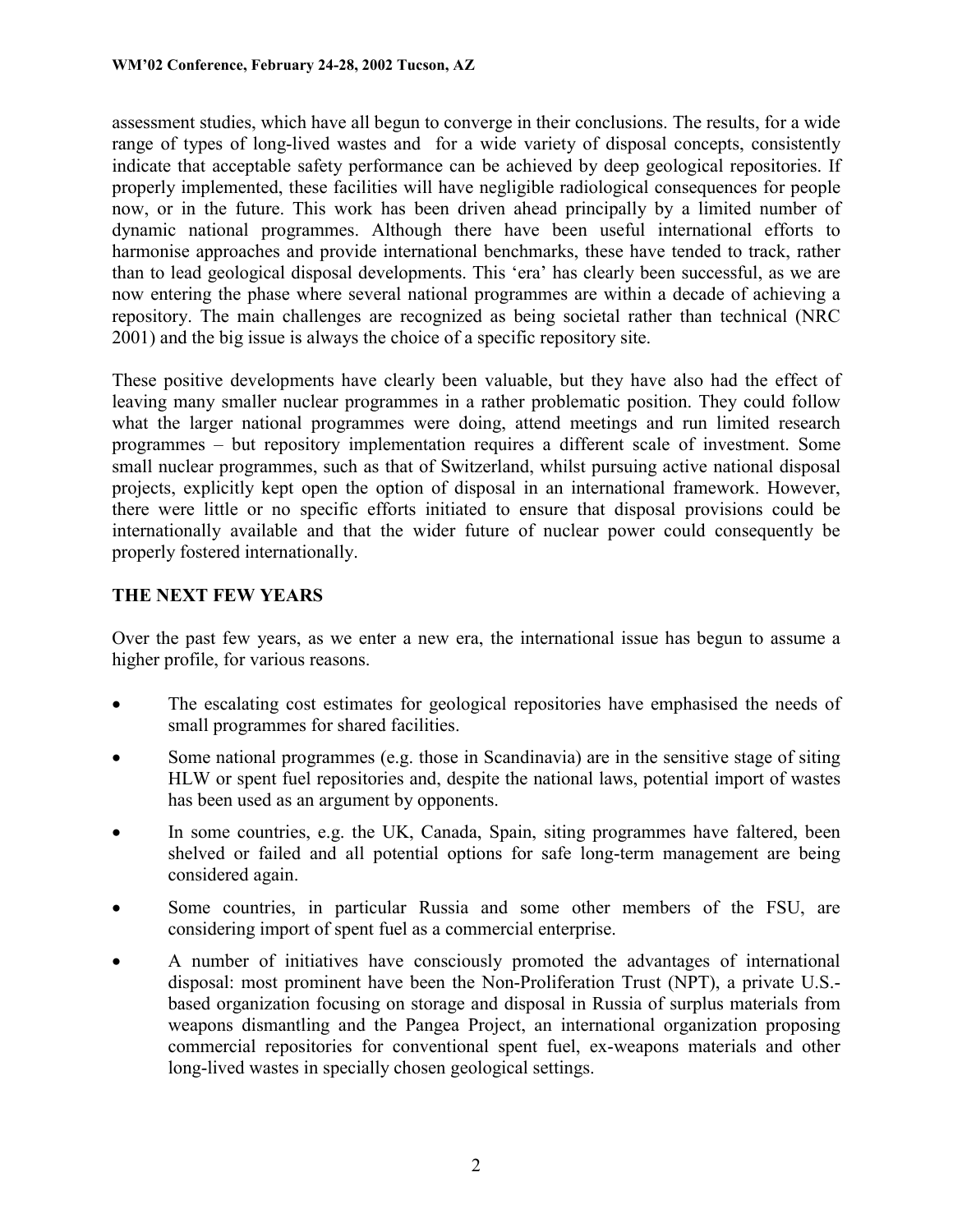- $\bullet$  Growing acceptance of the reality of the climate change threat has led to increased interest in nuclear power and consequently in the availability of environmentally correct backend solutions for all user countries, no matter how small their nuclear programme.
- $\bullet$  Recently, terrorist activities – especially those in the USA - have deepened the appreciation of many parties for the necessity of safeguarding securely all spent fuel and other materials around the world – including those from small countries which may never have a national deep repository.

Pangea has emphasised in its work that geological disposal is the best approach to ensuring environmental safety and to guaranteeing nuclear (Pellaud and McCombie 2000). Pangea has emphasised that there are sound ethical, safety, environmental and economic arguments for promoting the concepts of international or regional repositories shared by a number of smaller programmes (McCombie 1999). These arguments have been supported by organisations such as the IAEA (Pellaud et al 1999), the US Academies of Science (NRC, 2001) and the CSIS (CSIS 2000). The understandable concerns of active national programmes have been to a large extent allayed and the case has been put (McCombie et al 2001) for national and multinational concepts being mutually supportive rather than competitive.

# **PANGEA OBJECTIVES**

Pangea has developed a convincing technical case that international repositories can provide additional safety, security and economic optimisation. However, the most challenging tasks facing Pangea have been – and are still – concerned with societal aspects rather than technical or economic issues. The initial challenge is this respect has been to establish a credible grouping of public supporters for the project. The original very commercial Pangea approach, based on ownership by companies pursuing the implementation of an international repository as a business investment, has been problematic. The timescales involved are simply too long for satisfying normal commercial investment guidelines. The concept currently being pursued is that of a "selfhelp", co-operative organisation comprised of waste owners and also of other organisations whose strategic future could be strongly affected by the availability of international disposal options. This approach appears to be more appealing to waste management organisations and to most other potential stakeholders.

Amongst these stakeholders, the most important are of course the potential host countries which would have to willingly accept spent fuel and other radioactive materials from third parties. We believe that host countries are more likely to be found if there is wide recognition that they would be providing a valuable or even necessary global environmental service. In principle, almost any country could act as host; the necessary geological conditions for repositories are widely available, if an appropriate engineered barrier system is developed to suit the geology. Pangea's original concepts, however, highlighted the fact that some regions of the world are particularly suitable in a technical sense. The intention of Pangea was always to consider a number of potential siting regions of the world, technically suitable for its 'high-isolation' repository concept, which was developed because it combined exceptional demonstrability of performance and safety with optimum economics (Miller et al, 1999). The scientific justification for the regions identified for this concept has been publicly documented (Black & Chapman,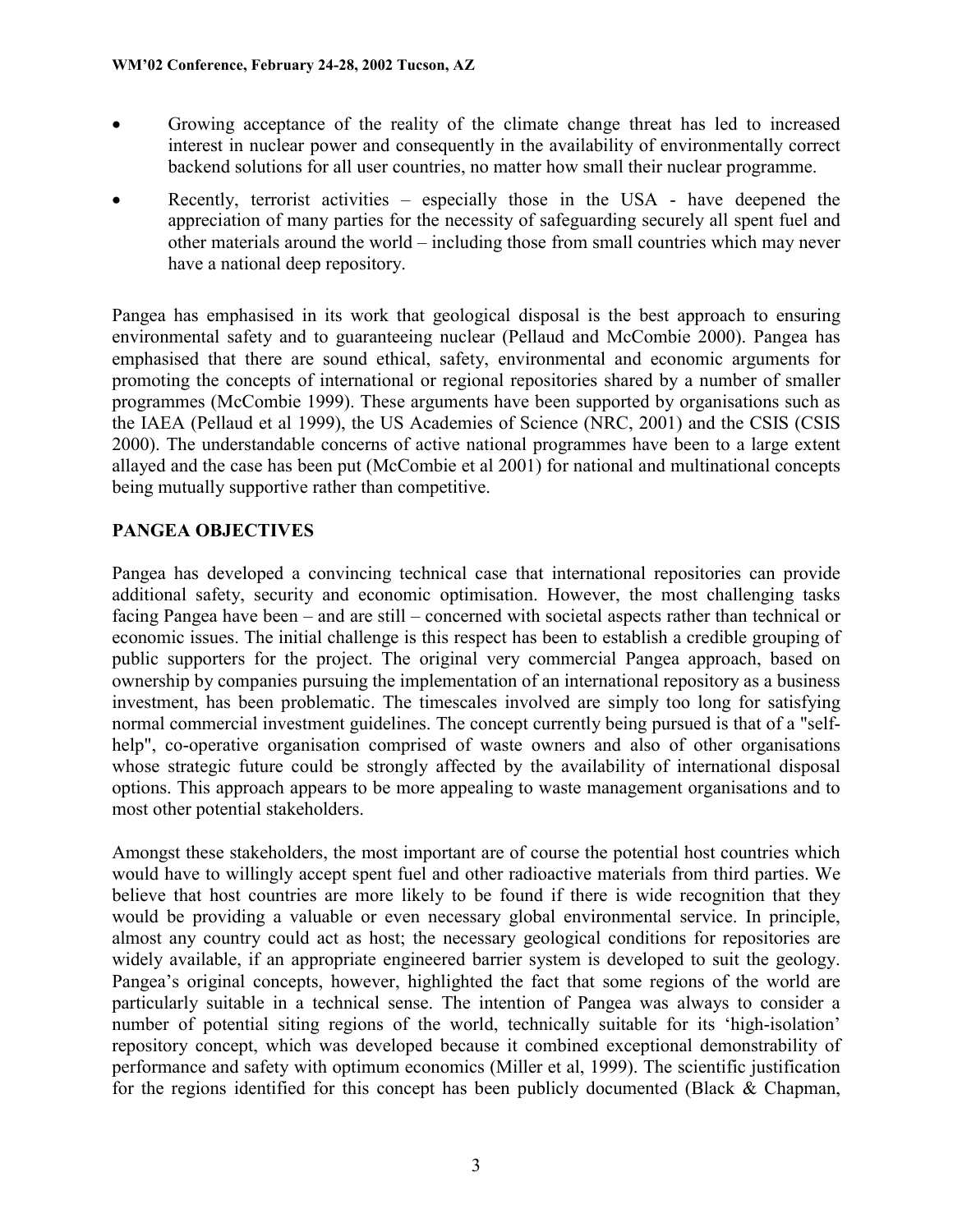2001). The initial region chosen for more detailed study was the desert basins of West Australia. The scientific work performed (Apted et al 2001) reinforces the view that such areas would be technically very suitable for siting safe repositories. In future studies, it is hoped that similar regions in other countries can be evaluated, in agreement with national authorities.

In addition, Pangea intends to look at more conventional repository concepts for potential regional repositories in areas other than those with the arid environments on which the highisolation concept is predicated. In parallel with these scientific and technical studies, it will be necessary to examine in depth the legal and societal issues associated with the transfer of longlived wastes to another country. The pioneering studies of the IAEA in this area form a good basis from which to start. Pangea has already begun by looking at the public safety issues involved in shipping spent fuel long distances by sea and land (Tunaboylu et al, 2001). More work is foreseen on broad issues crucial to international disposal concepts, such as transfer of liabilities, optimisation of costs, etc.

The most immediate task facing Pangea at present is the restructuring of the project in the form of a broadly based Pangea International Association. This will replace the current commercial company, Pangea Resources International, which will suspend active operations. The declared mission of the new association is "to promote, in the field of nuclear waste management, regional and international cooperation initiatives that will contribute to environmental, safety, security and economic optimisation by sharing facilities for storage and disposal of radioactive materials and wastes". At the time of writing, organisations from 7 different countries are preparing to join the new structure, which should be finalised in the first quarter of 2002. Further participants will be sought and the Association will maintain links to national programmes and international organisations while progressing the types of studies mentioned above.

### **REFERENCES**

- 1. Apted M, Miller I, Smith P (2001). "The high Isolation Safety Concept. A Preliminary Evaluation of Performance, safety and design factors", Pangea Technical Report PTR-01- 04, Pangea Resources International, Baden, Switzerland, 2001.
- 2. Black , J H, Chapman, N A (2001). "Siting a High Isolation Radioactive Waste Repository", Technical Approach to Identification of Potentially Suitable Regions Worldwide. Pangea Technical Report PTR-01-01, Pangea Resources International, Baden, Switzerland, 2001.
- 3. CSIS, (2000). "Managing the Global Nuclear Materials Threat A Report of the CSIS Project on Global Nuclear Materials Management", Project Chair: Sam Nunn, Project Director: Robert Ebel, CSIS (2000)
- 4. IAEA (1998). "Technical, Institutional And Economic Factors Important For Developing A Multinational Radioactive Waste", TECDOC 1021, IAEA, Vienna, 1998. IAEA 1997.